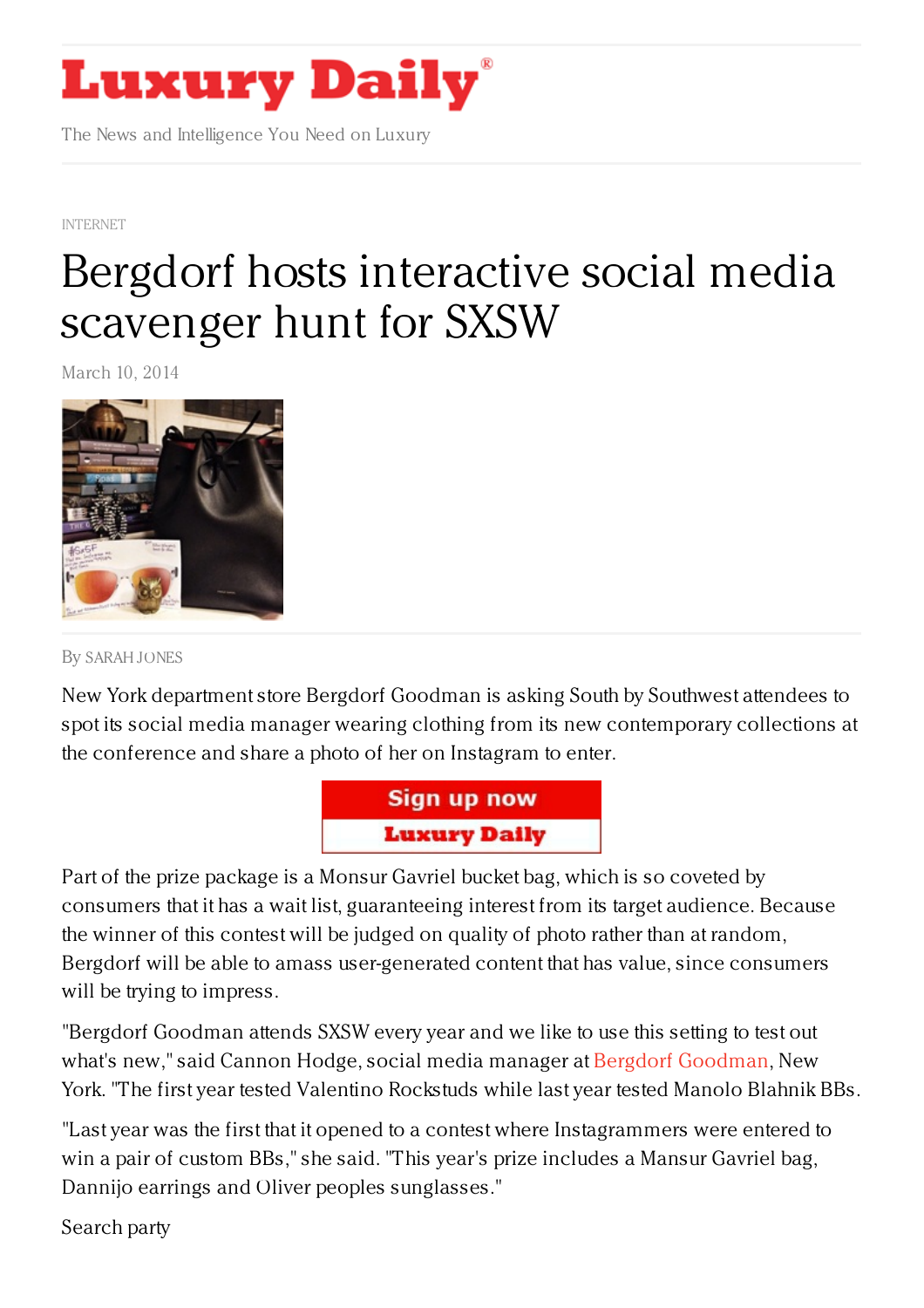Bergdorf Goodman teased the contest in a Facebook post about bucket bags, telling consumers to stay tuned for an announcement later in the week.



**Bergdorf Goodman** March 3 @

What's on your bucket list? 212 872 8901 or find similar styles here: http://brgdf.co/rxIUmq PS - stay tuned for an exciting announcement about Mansur Gavriel later this week!



Facebook post from Bergdorf Goodman

On Twitter, Bergdorf posted a bunch of other clues with the hashtag #SX5F, which refers to the retailer's contemporary collection of clothing and the festival. Bergdorf's Ms. Hodge tweeted photos of what she was bringing to South by Southwest, including a pair of Black Frame denim overalls.



## Tweet from Bergdorf Goodman

The official contest announcement was posted to Bergdorf Goodman's blog  $5^\mathrm{th}$ /58 $^\mathrm{th}$ , and linked to from Twitter and Instagram. In her post, Ms. Hodge explained that she was bringing 5F with her to SXSW.

Bergdorf has changed up its 5F section for women to let consumers shop Kenzo, Acne, Helmut Lang and Rag & Bone in the same place. To promote the offerings, Ms. Hodge will wear outfits consisting entirely of merchandise from 5F during her time at SXSW.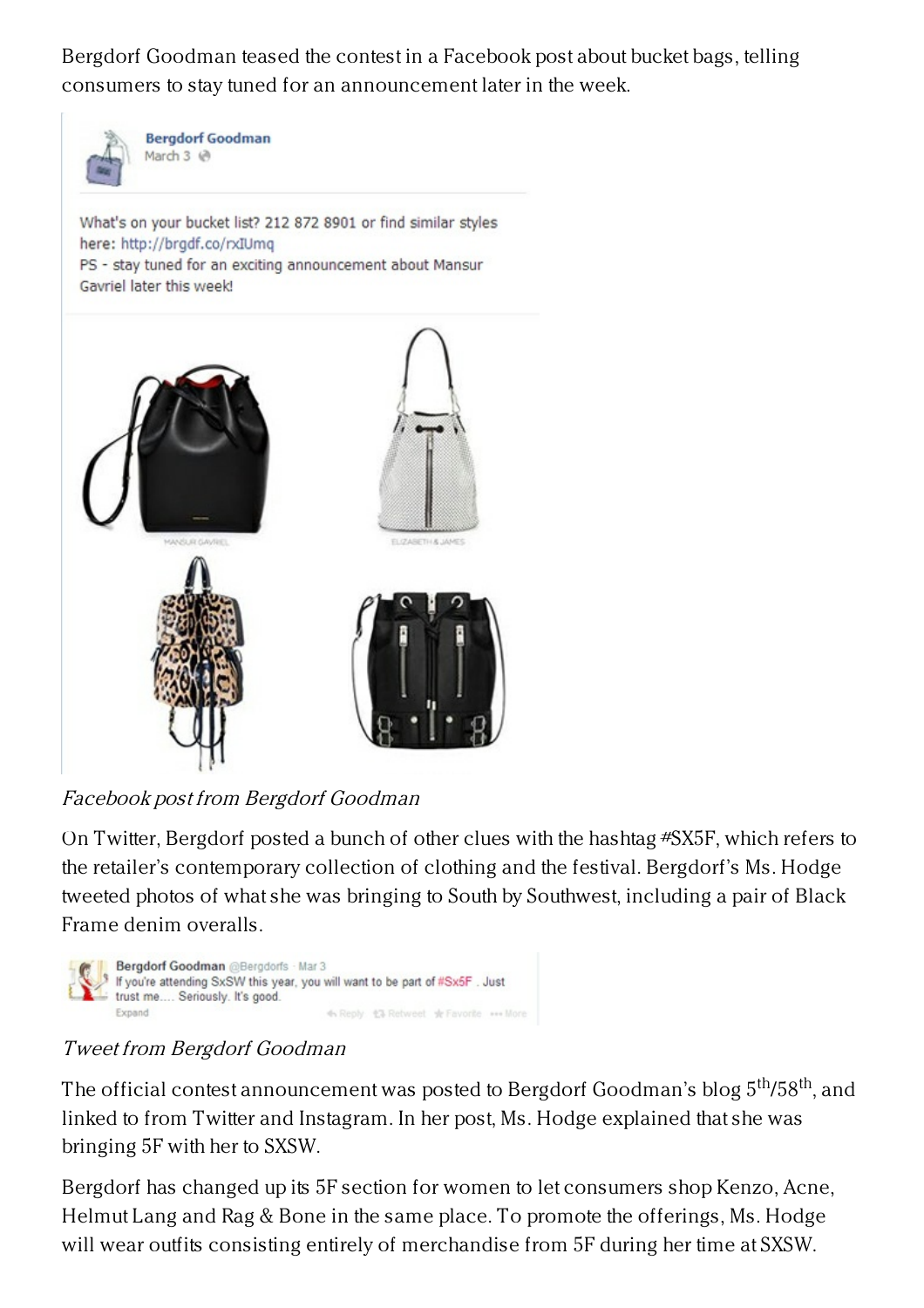Each day, Ms. Hodge will post her outfit to Instagram so consumers can see what she is wearing. If they are attending SXSW, this will help them know how to find her to enter the contest.



**Lergdorfs** Doing my best @evachen212 en route to airport. @tomtomiewelry cuff taking place of apple. (tap for designers, 212 872 8607) #sx5f

## Instagram post from Bergdorf

Bergdorf will also tweet location clues to further help consumers enter.

To enter, consumers have to snap a photo of Ms. Hodge and post it to Instagram including the hashtag #SX5F. The contest will end on March 11, at which point a winner will be chosen by the Bergdorf social media team, who will be looking for the photo that shows the best "SxSW action."

In addition to the handbag, Bergdorf is giving away Dannijo earrings, Oliver Peoples sunglasses and beauty products from Clinique, Kevyn Aucoin and Napoleon Perdis.

Bringing the social media conversation to real life, Ms. Hodge tells consumers in her blog post that if they spot her at the conference they should introduce themselves. This will allow Bergdorf to interact with its customers outside the store environment.

For those following along from home, Bergdorf has teamed up with 52grams to make its Sx5F Instagram posts shoppable. Consumers can click on a photo to see what designers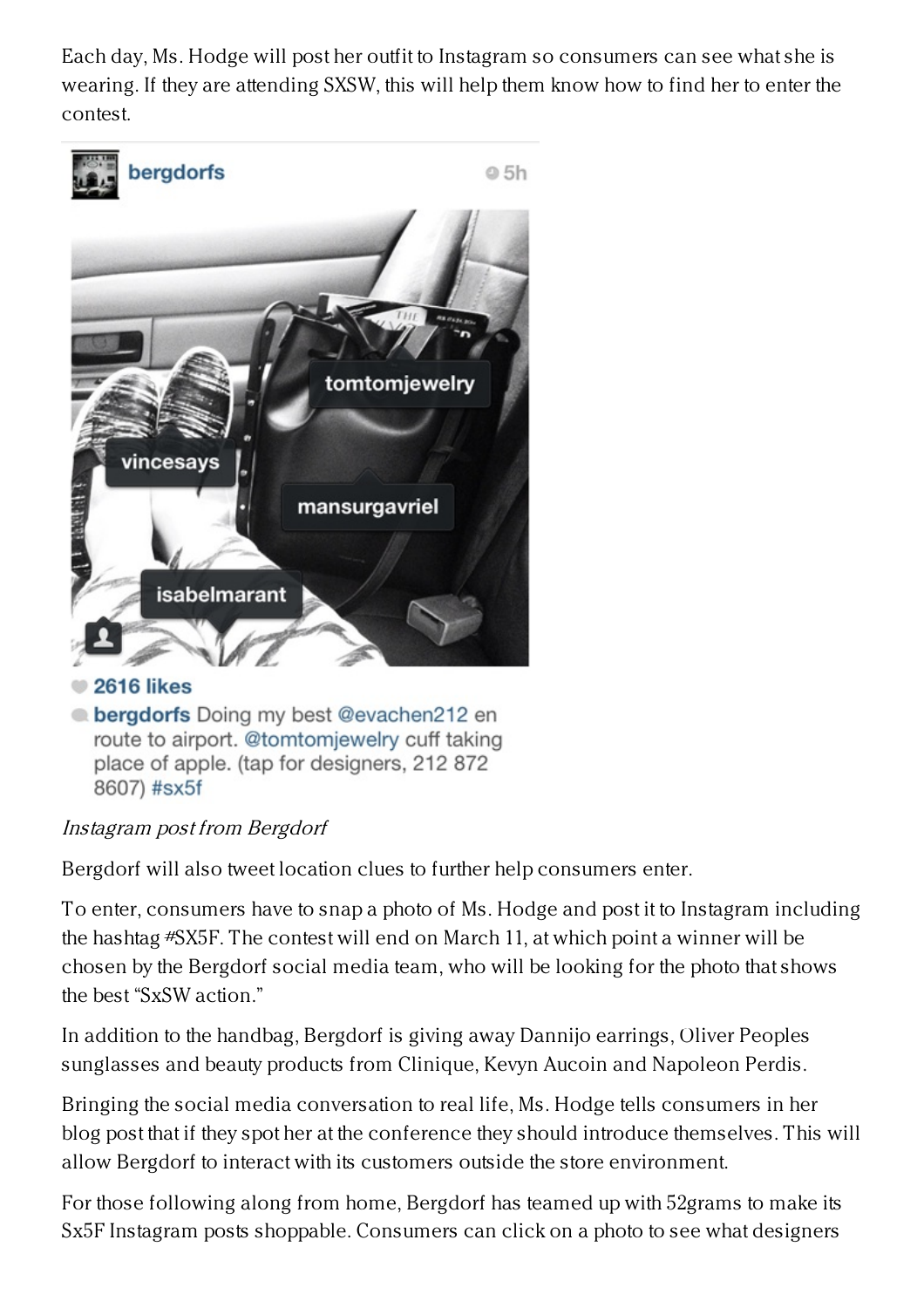are featured and then go to 52grams' Sx5F page to purchase.

Bergdorf will also post the Instagram photos on Facebook, so that consumers who like the brand can shop from their newsfeed.

After the contest was announced, consumers voiced their excitement on Twitter, with one saying she thought that she would consider buying a plane ticket to the conference just for this.

This contest is timed with the release of Bergdorf Goodman's campaign video for 5F, which shows models turning around between wires in a small light blue box.

"Everything taken to SXSW is currently available on 5F," Ms. Hodge said. "This is a great way to show new designers in a relatable setting.

"In addition, we've partnered with 52Grams so that users can shop the Instagrams when visiting [52grams.com/Sx5F](http://52grams.com/Sx5F)," she said. "If users like one of those images, their Facebook friends will be able to shop the look via their newsfeed."

Photo heavy

Bergdorf has previously asked for followers to submit user-generated content pertaining to the store for a contest.

During the holiday season, the retailer hosted an Instagram contest where users submitted photos with the hashtag #BGWindows to enter to win a prize.

The contest ran through Nov. 26, with the prize drawing the following day. Bergdorf did not let its fans know what they were competing for, just that they would be able to attend an "exciting New York event taking place the first week of December" (see [story](https://www.luxurydaily.com/barneys-and-bergdorf-goodman-engage-fans-with-instagram-for-holiday-window-reveals/)).

Instagram has become an important platform for luxury fashion brands.

L2 Think Tank's latest social media report makes the case that Instagram is beginning to outstrip veteran platforms because of its proliferating and attractive user base, high engagement levels and ecommerce conducive format.

Visual commerce company Olapic collaborated on the report with insights, such as usergenerated images presented on brand Web sites increase conversion by 5 to 7 percent and boost average order value by 2 percent. Luxury fashion brands such as Michael Kors, Burberry, Louis Vuitton and Marc Jacobs have emerged as dominant Instagram players, suggesting that Instagram is ideal for an "evolved form of window-shopping" (see [story](https://www.luxurydaily.com/instagram-registers-15x-more-engagement-than-facebook-l2/)).

Bergdorf has already seen consumer excitement for this contest.

"The response has been incredible," Ms. Hodge said. "The first submission was made as I was in the airport's taxi line.

"For us, this is a fun opportunity to connect with socially active people while giving our followers a change of pace."

Final Take